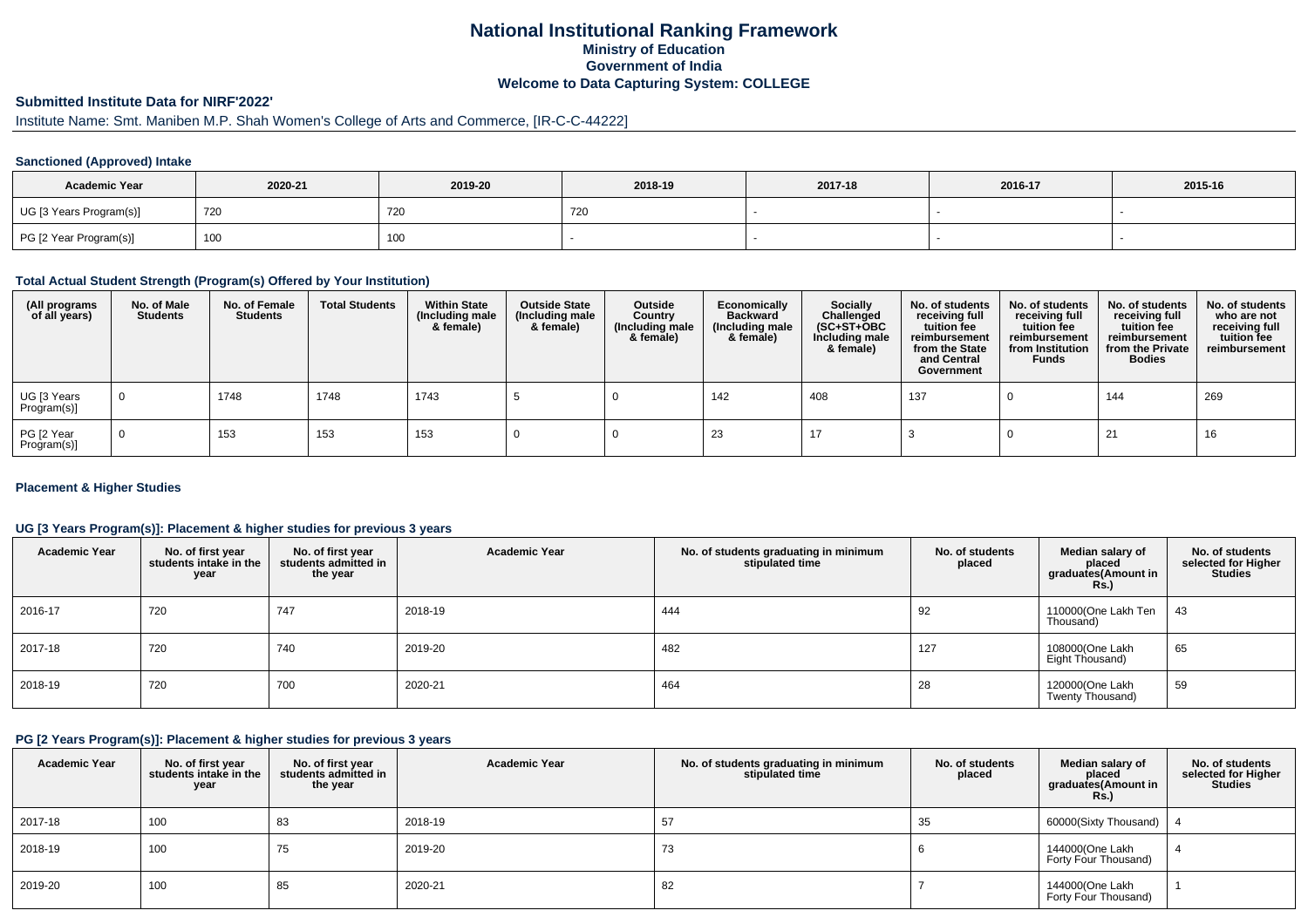### **Financial Resources: Utilised Amount for the Capital expenditure for previous 3 years**

| <b>Academic Year</b>                                                                                 | 2020-21                                                            | 2019-20                                                               | 2018-19                                                             |  |  |  |  |  |  |  |
|------------------------------------------------------------------------------------------------------|--------------------------------------------------------------------|-----------------------------------------------------------------------|---------------------------------------------------------------------|--|--|--|--|--|--|--|
|                                                                                                      | <b>Utilised Amount</b>                                             |                                                                       | <b>Utilised Amount</b>                                              |  |  |  |  |  |  |  |
| Annual Capital Expenditure on Academic Activities and Resources (excluding expenditure on buildings) |                                                                    |                                                                       |                                                                     |  |  |  |  |  |  |  |
| Library                                                                                              | 26124 (Twenty Six Thousand One Hundred and Twenty Four)            | 34198 (Thirty Four Thousand One Hundred and Ninety Eight)             | 21440 (Twenty One Thousand Four Hundred and Forty)                  |  |  |  |  |  |  |  |
| New Equipment for Laboratories                                                                       | 0 (Zero)                                                           | 24301 (Twenty Four Thousand Three Hundred and One)                    | 0 (Zero)                                                            |  |  |  |  |  |  |  |
| Other expenditure on creation of Capital Assets (excluding<br>expenditure on Land and Building)      | 451656 (Four Lakh Fifty One Thousand Six Hundred and Fifty<br>Six) | 915427 (Nine Lakhs Fifteen Thousand Four Hundred and<br>Twenty Seven) | 2501451 (Two Five Lakhs One Thousand Four Hundred and<br>Fifty One) |  |  |  |  |  |  |  |

### **Financial Resources: Utilised Amount for the Operational expenditure for previous 3 years**

| 2020-21<br>Academic Year                                                                                                                                                                       |                                                                           | 2019-20                                                                                    | 2018-19                                                                             |  |  |  |  |  |  |  |
|------------------------------------------------------------------------------------------------------------------------------------------------------------------------------------------------|---------------------------------------------------------------------------|--------------------------------------------------------------------------------------------|-------------------------------------------------------------------------------------|--|--|--|--|--|--|--|
|                                                                                                                                                                                                | <b>Utilised Amount</b>                                                    | <b>Utilised Amount</b>                                                                     | <b>Utilised Amount</b>                                                              |  |  |  |  |  |  |  |
| <b>Annual Operational Expenditure</b>                                                                                                                                                          |                                                                           |                                                                                            |                                                                                     |  |  |  |  |  |  |  |
| Salaries (Teaching and Non Teaching staff)                                                                                                                                                     | 75404071 (Seven Crore Fifty Four Lakh Four Thousand and<br>Seventy One)   | 73741096 (Seven Crore Thirty Seven Lakhs Forty One<br>Thousand Ninety Six)                 | 73278000 (Seven Crore Thirty Two Lakhs Seventy Eight<br>Thousand)                   |  |  |  |  |  |  |  |
| Maintenance of Academic Infrastructure or consumables and<br>other running expenditures(excluding maintenance of hostels<br>and allied services, rent of the building, depreciation cost, etc) | 329353 (Three lakh Twenty Nine Thousand Three Hundred<br>and Fifty Three) | 16128439 (One Crore Sixty One Lakhs Twenty Eight Thousand<br>Four Hundred and Thirty Nine) | 14802836 (One Crore Forty Eight Lakhs Two Thousand Eight<br>Hundred and Thirty Six) |  |  |  |  |  |  |  |
| Seminars/Conferences/Workshops                                                                                                                                                                 | 0 (Zero)                                                                  | 33250 (Thirty Three Thousand Two Hundred and Fifty)                                        | 46912 (Forty Six Thousand Nine Hundred and Twelve)                                  |  |  |  |  |  |  |  |

### **PCS Facilities: Facilities of physically challenged students**

| 1. Do your institution buildings have Lifts/Ramps?                                                                                                         | Yes, more than 80% of the buildings |
|------------------------------------------------------------------------------------------------------------------------------------------------------------|-------------------------------------|
| 2. Do your institution have provision for walking aids, including wheelchairs and transportation from one building to another for<br>handicapped students? | Yes                                 |
| 3. Do your institution buildings have specially designed toilets for handicapped students?                                                                 | Yes, more than 80% of the buildings |

### **Faculty Details**

| Srno           | Name                           | Age | Designation                                         | Gender | Qualification | <b>Experience (In</b><br>Months) | <b>Currently working</b><br>with institution? | <b>Joining Date</b> | <b>Leaving Date</b>      | <b>Association type</b> |
|----------------|--------------------------------|-----|-----------------------------------------------------|--------|---------------|----------------------------------|-----------------------------------------------|---------------------|--------------------------|-------------------------|
|                | Leena Rajan Raje               | 63  | Dean / Principal /<br>Director / Vice<br>Chancellor | Female | Ph.D          | 480                              | Yes                                           | 01-09-2016          | $\overline{\phantom{m}}$ | Regular                 |
| $\overline{2}$ | Archana Abhay<br>Patki         | 56  | Associate Professor                                 | Female | M.A           | 408                              | Yes                                           | 20-06-1987          | $\sim$ $\sim$            | Regular                 |
| 3              | Vaishnavi Kamat                | 34  | <b>Assistant Professor</b>                          | Female | M.A           | 144                              | Yes                                           | 25-11-2013          | $\sim$ $\sim$            | Regular                 |
| -4             | Reshma Murali                  | 32  | Lecturer                                            | Female | M.A           | 108                              | No                                            | 11-06-2012          | 30-07-2021               | Adhoc / Contractual     |
| 5              | Seema Tarak Shah               | 48  | <b>Assistant Professor</b>                          | Female | Ph.D          | 300                              | Yes                                           | 01-12-2006          | $\sim$ $\sim$            | Regular                 |
| 6              | Soumya Rajesh<br>Nichani       | 47  | <b>Assistant Professor</b>                          | Female | M.COM         | 216                              | Yes                                           | 05-01-2015          | $\sim$                   | Regular                 |
| $\overline{7}$ | Darshana Vidyut<br><b>Buch</b> | 50  | <b>Assistant Professor</b>                          | Female | M. Phil       | 336                              | Yes                                           | 20-07-1995          | $\sim$                   | Regular                 |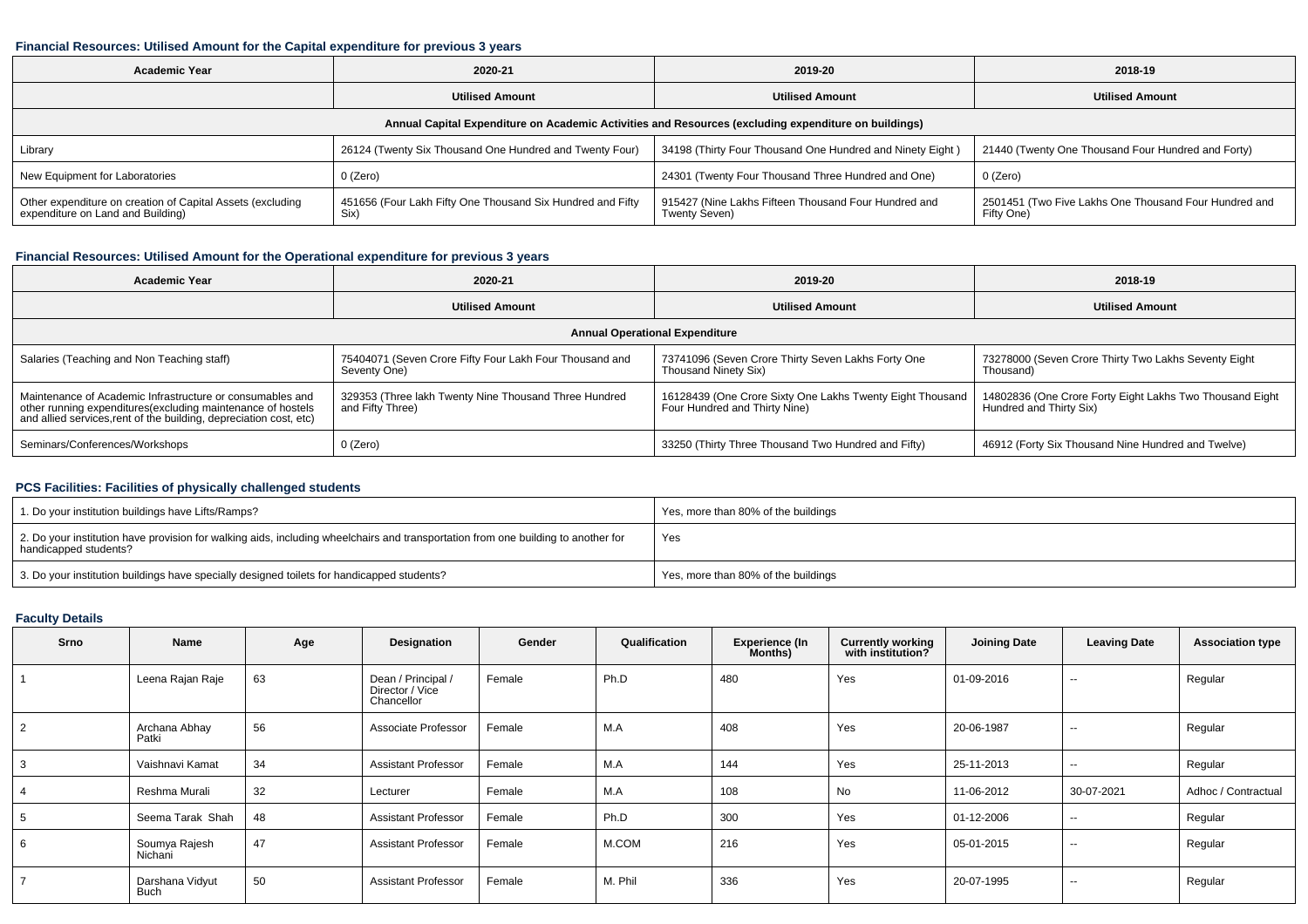| 8  | Vasant Vishwanath<br>Pansare       | 61 | Assistant Professor        | Male   | M.A                               | 300 | Yes | 20-06-1996 | $\overline{\phantom{a}}$ | Regular             |
|----|------------------------------------|----|----------------------------|--------|-----------------------------------|-----|-----|------------|--------------------------|---------------------|
| 9  | Rashmi Chetan<br>Shetye Tupe       | 42 | Lecturer                   | Female | M.A                               | 60  | Yes | 04-07-2016 | $\sim$                   | Adhoc / Contractual |
| 10 | Hemlata Amit Kumar                 | 34 | Lecturer                   | Female | M.COM                             | 144 | Yes | 27-07-2009 | $\sim$                   | Adhoc / Contractual |
| 11 | Nidhi Savai                        | 36 | Lecturer                   | Female | <b>MBA</b>                        | 133 | Yes | 10-06-2012 | $\overline{\phantom{a}}$ | Adhoc / Contractual |
| 12 | Shweta Kirtibhai<br>Jagad          | 29 | Lecturer                   | Female | M.COM                             | 96  | Yes | 04-07-2016 | $\sim$                   | Adhoc / Contractual |
| 13 | Shubhangi Kulkarni                 | 50 | Lecturer                   | Female | Ph.D                              | 312 | Yes | 20-06-1995 | $\sim$                   | Adhoc / Contractual |
| 14 | Shital Mandhare                    | 36 | Lecturer                   | Female | Ph.D                              | 156 | Yes | 20-06-2008 | $\overline{\phantom{a}}$ | Adhoc / Contractual |
| 15 | Sapna Shashank<br>Shah             | 38 | Lecturer                   | Female | <b>MBA</b>                        | 96  | Yes | 17-11-2016 | $\overline{\phantom{a}}$ | Adhoc / Contractual |
| 16 | Neha Sultana Yunus<br>Shaikh       | 28 | Lecturer                   | Female | <b>MBA</b>                        | 60  | No  | 08-07-2016 | 30-07-2021               | Adhoc / Contractual |
| 17 | Dattatray Gawade                   | 34 | Lecturer                   | Male   | <b>MBA</b>                        | 120 | Yes | 12-07-2014 | $\overline{\phantom{a}}$ | Adhoc / Contractual |
| 18 | Rajani Chotelal<br>Kanojia         | 32 | Lecturer                   | Female | <b>MCA</b>                        | 84  | Yes | 14-07-2014 | $\sim$                   | Adhoc / Contractual |
| 19 | Mohammad Shahid<br>Chhotu Ansari   | 31 | Lecturer                   | Male   | M.COM                             | 72  | Yes | 01-08-2015 | $\sim$                   | Adhoc / Contractual |
| 20 | Pooja Bhupinder<br>Chugh           | 59 | Lecturer                   | Female | MSc(Mathematics)                  | 60  | No  | 18-06-2016 | 28-02-2021               | Adhoc / Contractual |
| 21 | Kiran Singh                        | 60 | Associate Professor        | Female | Ph.D                              | 372 | No  | 20-06-1990 | 31-05-2021               | Regular             |
| 22 | Usha Mishra                        | 58 | Associate Professor        | Female | Ph.D                              | 360 | Yes | 01-09-1991 | $\overline{\phantom{a}}$ | Regular             |
| 23 | Prashant<br>Deshpande              | 37 | Lecturer                   | Male   | M. Phil                           | 60  | Yes | 01-07-2016 | $\overline{\phantom{a}}$ | Adhoc / Contractual |
| 24 | <b>Bhavana Prem</b><br>Chand       | 57 | Associate Professor        | Female | Ph.D                              | 384 | Yes | 20-06-1989 | $\overline{\phantom{a}}$ | Regular             |
| 25 | Hina Rajesh Shah                   | 55 | Associate Professor        | Female | Ph.D                              | 372 | Yes | 20-06-1990 | $\overline{\phantom{a}}$ | Regular             |
| 26 | Shanthi Seshadri                   | 56 | Assistant Professor        | Female | M.A.(Sociology)                   | 336 | Yes | 21-06-1993 | $\overline{a}$           | Regular             |
| 27 | Kiran Anil Jadhav                  | 55 | <b>Assistant Professor</b> | Female | M.A.(Sociology)                   | 336 | Yes | 21-06-1993 | $\overline{\phantom{a}}$ | Regular             |
| 28 | Rekha Prashant<br>Shelar           | 50 | <b>Assistant Professor</b> | Female | Ph.D                              | 252 | Yes | 20-09-2008 | $\overline{\phantom{a}}$ | Regular             |
| 29 | Hiralal Kashirao<br><b>Bhosale</b> | 43 | <b>Assistant Professor</b> | Male   | Ph.D                              | 204 | Yes | 10-08-2010 |                          | Regular             |
| 30 | Swati Baban Mohite                 | 42 | Lecturer                   | Female | Ph.D                              | 60  | Yes | 30-06-2016 | $\overline{\phantom{a}}$ | Adhoc / Contractual |
| 31 | Ashwini Dinkar<br>Prabhu           | 47 | Other                      | Female | M.LISc                            | 240 | Yes | 19-05-2003 | $\sim$                   | Regular             |
| 32 | Madhavi Indrajit<br>Sathe          | 54 | <b>Assistant Professor</b> | Female | M.Sc.(Nutrition and<br>Dietetics) | 336 | Yes | 20-06-1993 | $\overline{\phantom{a}}$ | Regular             |
| 33 | Sarita Hiren<br>Kasaralkar         | 41 | <b>Assistant Professor</b> | Female | Ph.D                              | 228 | Yes | 13-08-2005 | $\overline{\phantom{a}}$ | Regular             |
| 34 | Khan Shahajahan<br>Sarwar          | 50 | Lecturer                   | Male   | <b>MCA</b>                        | 300 | Yes | 01-12-1996 | $\sim$                   | Adhoc / Contractual |